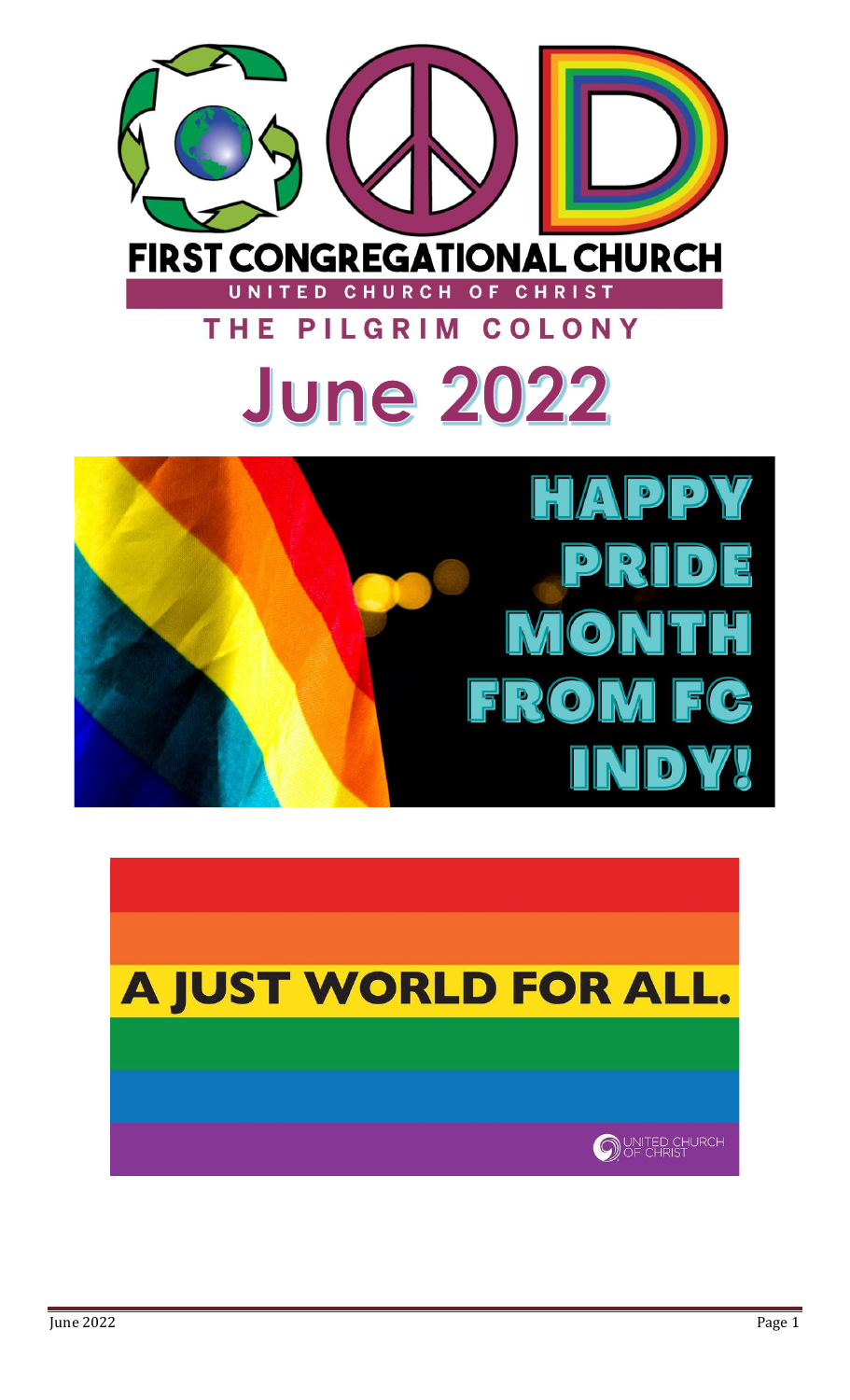# **Pastor's Reflections**

### **Dear First Congregational,**

First Congregational is a place to belong, a place to heal, and a place to love. We believe in the transformative power of authentic and meaningful connections to God and to one another. As followers of Jesus, we join with one another in the movement for justice, peace, and love.

In the face of society's greatest challenges to equal human rights for all, our faith propels us to work for positive change in the world. Our public, progressive Christian witness is needed now more than ever. Thank you for the ways you generously support First Congregational with your time, talents, and financial gifts.

I am thankful for our congregation's historic commitment to share God's love with all, especially those the world seeks to marginalize and shame. May we continue to follow the teachings of Jesus and be a light of hope in the world.

Blessings, **Pastor Sarah**

> **Pastoral Care and Support:** Contact Pastor Sarah at [pastorsarah@fcindy.org](mailto:pastorsarah@fcindy.org) and (386)478-9012.

#### **WELCOME TO FC INDY** WHERE WE BELIEVE **IN:**

**SCIENCE** 

**LOVE** 

VACCINES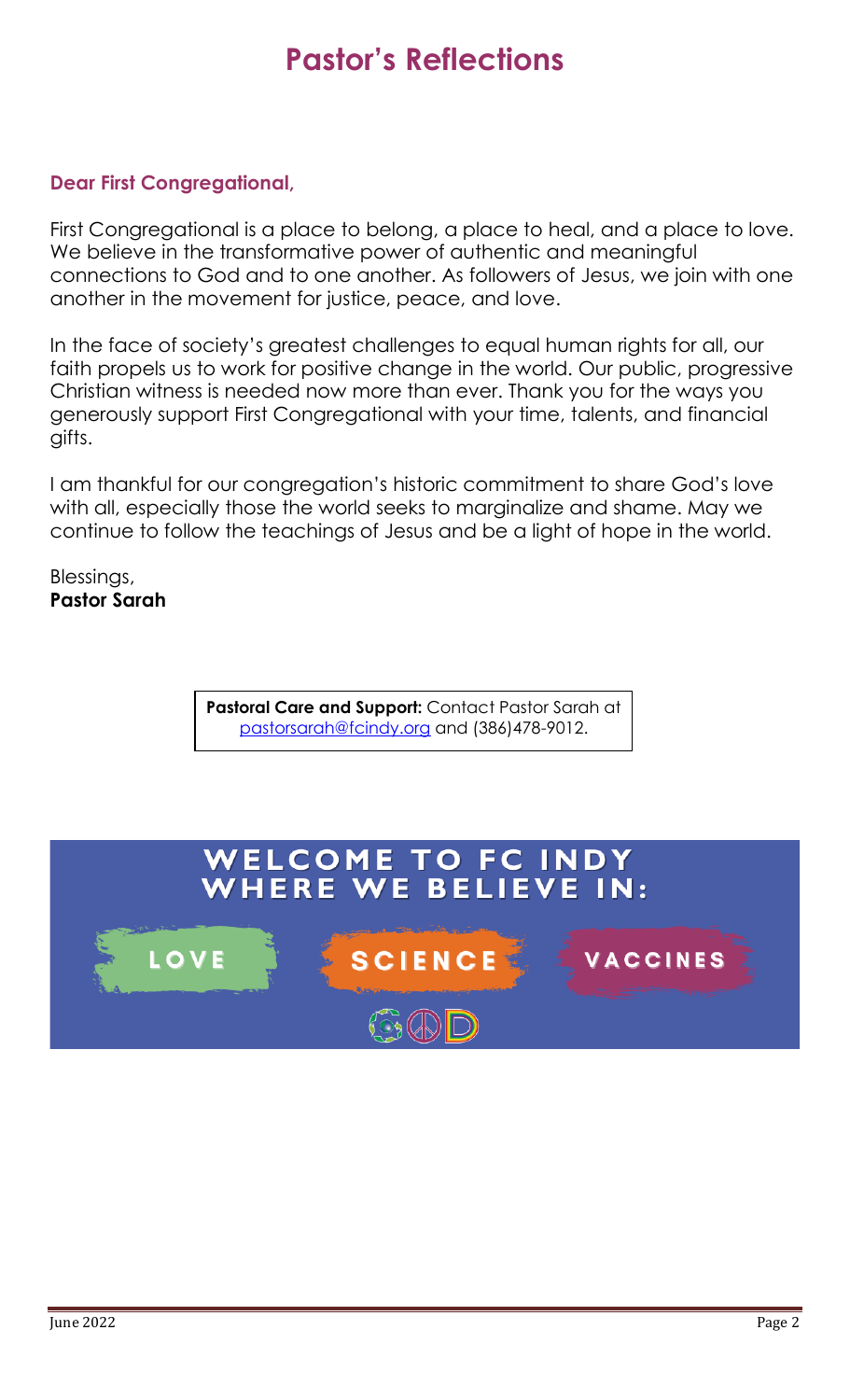# **Senior Councilor's Report**

Judy Fletcher, Lead Councilor (June-September)

When I meditate, I usually follow a theme over a long period of time. For the last two years it has been judgment/ judgmental. The recent, excellent retreat on 'Shame' by the Rev. Lance Mullins along with my book group re-reading Wharton's Age of Innocence pushed me further along these lines. Wharton's book is one judgment after another and an inadvertent treatise on the importance of consumerism. What a confluence!

 But the Rev. Lance's story of how a teacher judged him and intentionally tried to shame him into being a person that he clearly wasn't, reminded me of a 6 year old boy I taught in Sunday School around 1975. He was different: very quiet, an introvert. He'd been held back from 1st grade at Crooked Creek but advanced for Sunday School. His mother apologized for his deficits but insisted he continue to be with his same age friends. His father, a veterinarian who would not allow pets at home, was distant and uncomfortable around him.

 The other children complained about his being in class with them. He wasn't a 1st grader. For me, he was a puzzle. Sometimes, during Bible lessons, he would come out with sophisticated answers closer to a high school level. He was different, but in a very good way.

 I discovered that when I brought Orkney the Scottie to class, he would relax. I had Steve, an introvert, come to help me in class so that he might give me a better perspective on how to reach this child. Steve's response? "Don't worry, he will grow up to be a physics major." Which suddenly made sense. This child was an abstract thinker, not a concrete thinker. By the end of the year, with the help of Orkney, my co-teacher, and Steve, he blossomed and gained more assurance. The other children learned that the 'peculiar' things he said were admired and applauded by adults. They became far more accepting.

 How do we change hearts and minds and spread the message of God's love for all of us? How can we improve on being open and affirming? Do we spread our message by being judgmental in return, seeking only like minded people? Can we strive to interact with and not dismiss those whose beliefs are contrary to ours? At what point does judgment become judgmental?

 Remember before Covid-19 vaccinations that there were people who refused to wear masks? Now that most of us are vaccinated and boosted, along comes a new strain that is more infectious. Please keep an eye and ear open to news about infection rates. Waxing? Waning? Church policy on mask wearing may change. So look for updates on the Church doors before entering. And use good judgment.

#### **Yours in faith,**

Judy Brown Fletcher Lead Councilor (June - September)

### **Pastoral Congregation Relations Committee**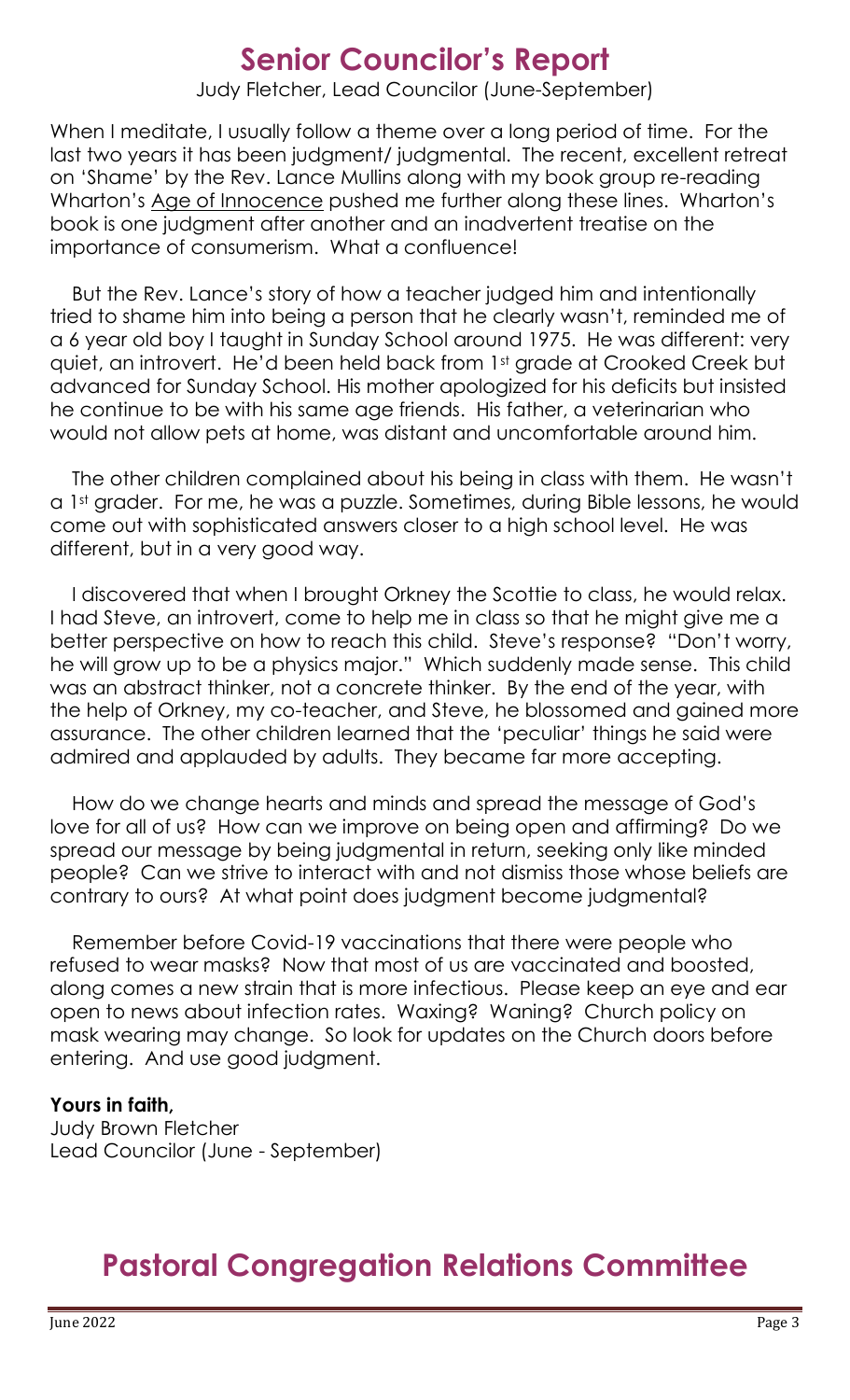PCRC for Pastor Sarah: Lianna Campos, Nancy Dickinson, Chuck Kiphart, Chair-Randy Walker [\(aa28977rwalker@gmail.com\)](mailto:aa28977rwalker@gmail.com) PCRC for Pastor Carol: Gloria Boedeker, Betty Schnur, Chair-Bill Gillette [\(wmgillette@gmail.com\)](mailto:wmgillette@gmail.com)

### **Congratulations Graduates!**

On May 21, both Lianna Campos (MDiv) and Cassidy Hall (MDiv and MTS) graduated from CTS (Christian Theological Seminary). Here's a photo of them on their special day with IKC Conference Minister, Rev. Dr. Chad Abbott (who graduated with his DMin).



# **This Month at FC Indy:**

| <b>SUNDAYS</b>            | 10:00 a.m.   | <b>Hybrid Adult Education (In-</b>    |  |
|---------------------------|--------------|---------------------------------------|--|
|                           |              | Person and on Zoom)                   |  |
| <b>SUNDAYS</b>            | 11:00 a.m.   | <b>Hybrid Worship</b>                 |  |
|                           |              | (In-Person, YouTube,                  |  |
|                           |              | Facebook, Dial In)                    |  |
| <b>THURSDAYS</b>          | 5:00 p.m.    | <b>Spiritual Support Group (Zoom)</b> |  |
| Sunday, June 5            | $12:15$ p.m. | <b>Playground Playdate!</b>           |  |
| Sunday, June 5            | 11:00 a.m.   | <b>New Member Sunday!</b>             |  |
| Tuesday, June 7           | All Day      | <b>Pastor Sarah's Day of Prayer</b>   |  |
| <b>Wednesday, June 8</b>  | 7:00 p.m.    | <b>Trustees</b>                       |  |
| Thursday, June 9          | 1:00 p.m.    | Men's Lunch                           |  |
| <b>Wednesday, June 15</b> | 7:00 p.m.    | <b>Church Council</b>                 |  |
| Thursday, June 23         | 1:00 p.m.    | Men's Lunch                           |  |
| <b>Tuesday, June 21</b>   | 4:30 p.m.    | <b>WISE Team Meeting</b>              |  |
| Thursday, June 30         | 11:45 p.m.   | <b>Women's Lunch Bunch</b>            |  |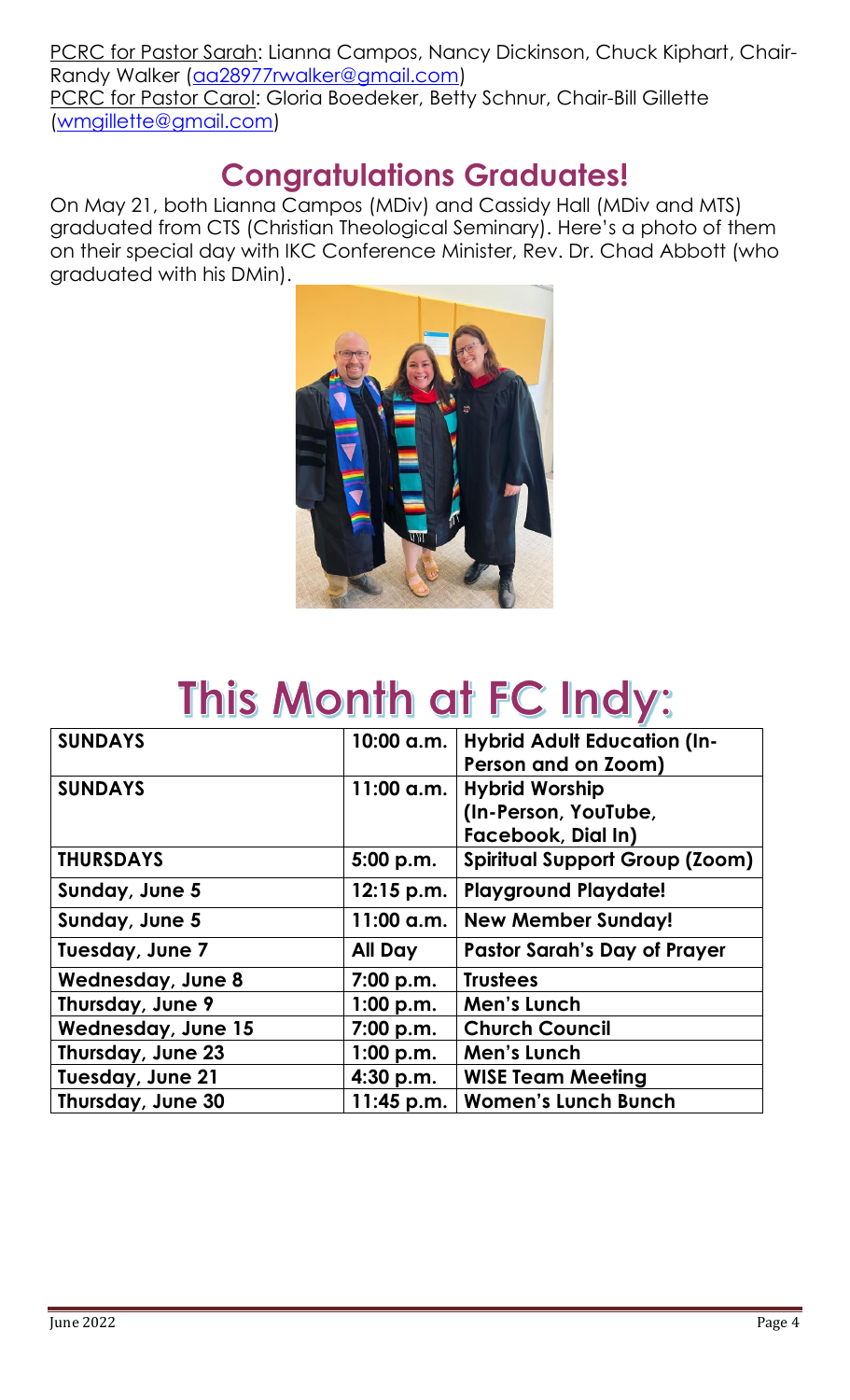

**To join Zoom meetings, click this link:** <https://us02web.zoom.us/j/9264494206?pwd=dmtWbWE5UXRBTk5pcHZlYlB0aEFVUT09> **Meeting ID:** 926 449 4206 **Password:** 7171



**To Join by Phone call only:** 1 312 626 6799 US (Chicago), you will be prompted for the meeting ID 926 449 4206, followed by the # sign, and the Password 7171, followed by the # sign. You can call in and participant as a 'conference call'.



### **Interested in Walking in the PRIDE Parade with FC Indy?**

This year we are walking with St. Peter's UCC (Carmel). We will be handing out postcards and wearing blue shirts. **The parade is at 10 am on 6/11**, but generally lineup is at 9:30 and it can go until around noon. To sign up, please email [wendy.baldwin@travelandleisure.com](mailto:wendy.baldwin@travelandleisure.com) with your best contact info and intention to walk with FC Indy!

> Are you considering membership at First Congregational UCC?

# New Member Sunday is June 5, 2022

FOR MORE INFORMATION OR TO BECOME A MEMBER, EMAIL PASTOR SARAH, PASTORSARAH@FCINDY.ORG

### **New Member Sunday is June 5th!**

Are you interested in becoming a member, curious about the process, or just want more information about membership? Contact Pastor Sarah, [pastorsarah@fcindy.org](mailto:pastorsarah@fcindy.org)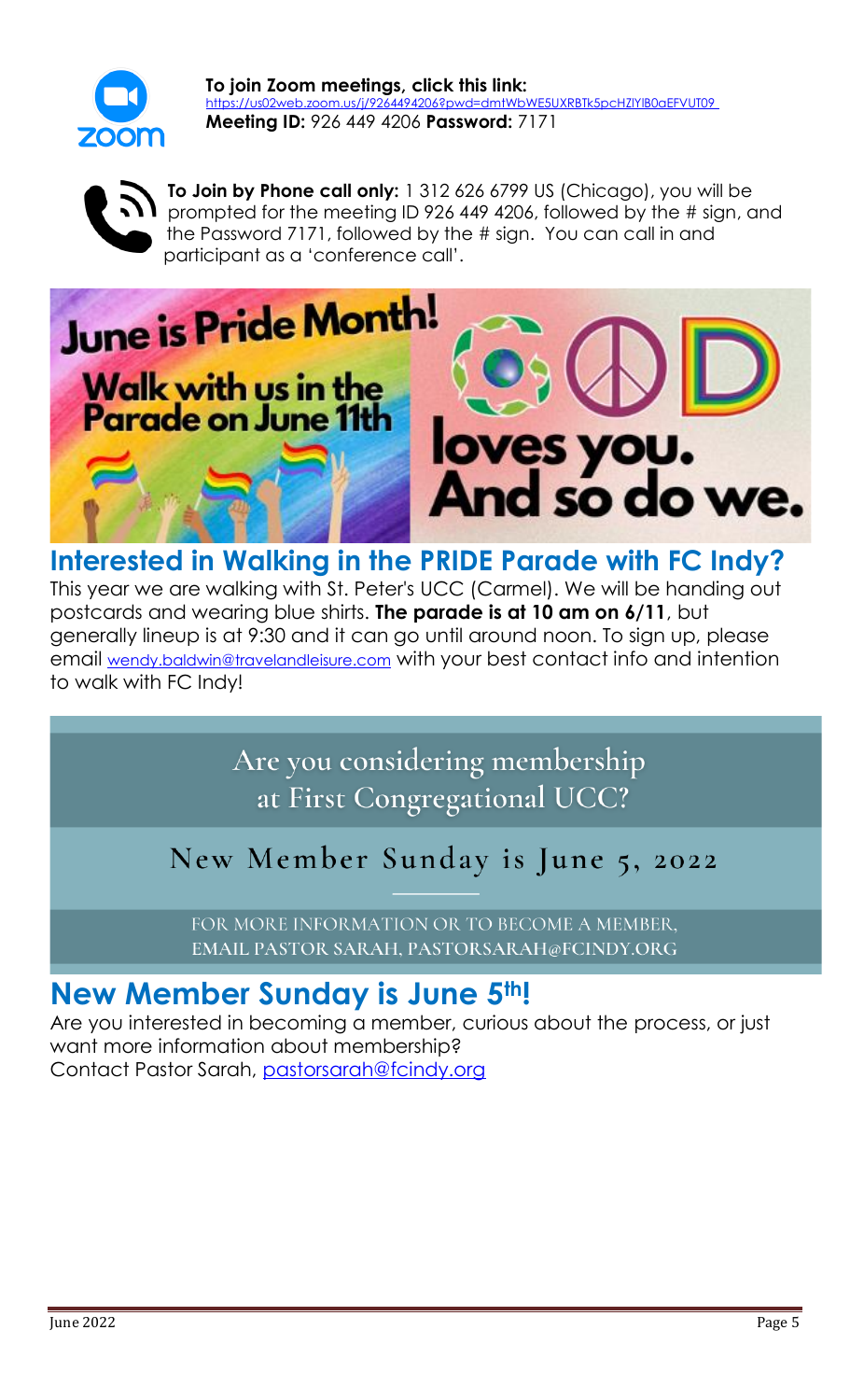

The Prayground Team would like to announce another playdate session on **June 5th after worship from 12:15-12:45pm**. We will have light snacks, song and story time, and then free play. Weather permitting, we will meet outside on the patio. Hope to see you there!



### **A Message From Worship and Faith:**

I suspect that many of us have fond memories of our childhood Sunday School days. For me it was my beloved teacher Mrs. Carlson and the birthday penny jar. Back in the early '80s Jim and I were delighted to find a robust, enriching Sunday School program for our kids here at First Congregational. It was one of the reasons we decided to join. But as we all know, church – including Sunday School – has seen many changes and adaptations over the last 40 years. These days church – including Sunday education programming – competes with soccer games, chores, family outings, and myriad other activities that draw kids and families in other directions. And that was all before the pandemic!

Over the last couple of decades FCC has experienced some significant ups and downs in our attendance, particularly among our younger families with children. Currently, we're delighted to have several families regularly bringing their kids to church – largely the result of our prayground innovation. (Kudos to those who envisioned and realized this concept!) As these young children grow and develop, the Worship & Faith Board is committed to offering faith formation experiences and activities commensurate with the families' needs and desires. In addition to our Message for All Ages during worship, we are now hosting monthly "Play Dates" following church (12:15-12:45), for songs, stories, and snacks with the children and parents. So far, in April and May, these have been well-attended. (All are welcome to join in!) After our June Play Date we plan to do some assessment of this programming, and we'll tweak it as needed. We will also be considering offerings for older children, with an eye to the start of the school year in August and September. Watch for more info in coming Epistles for how you can help in setting up a special activity room for children and families.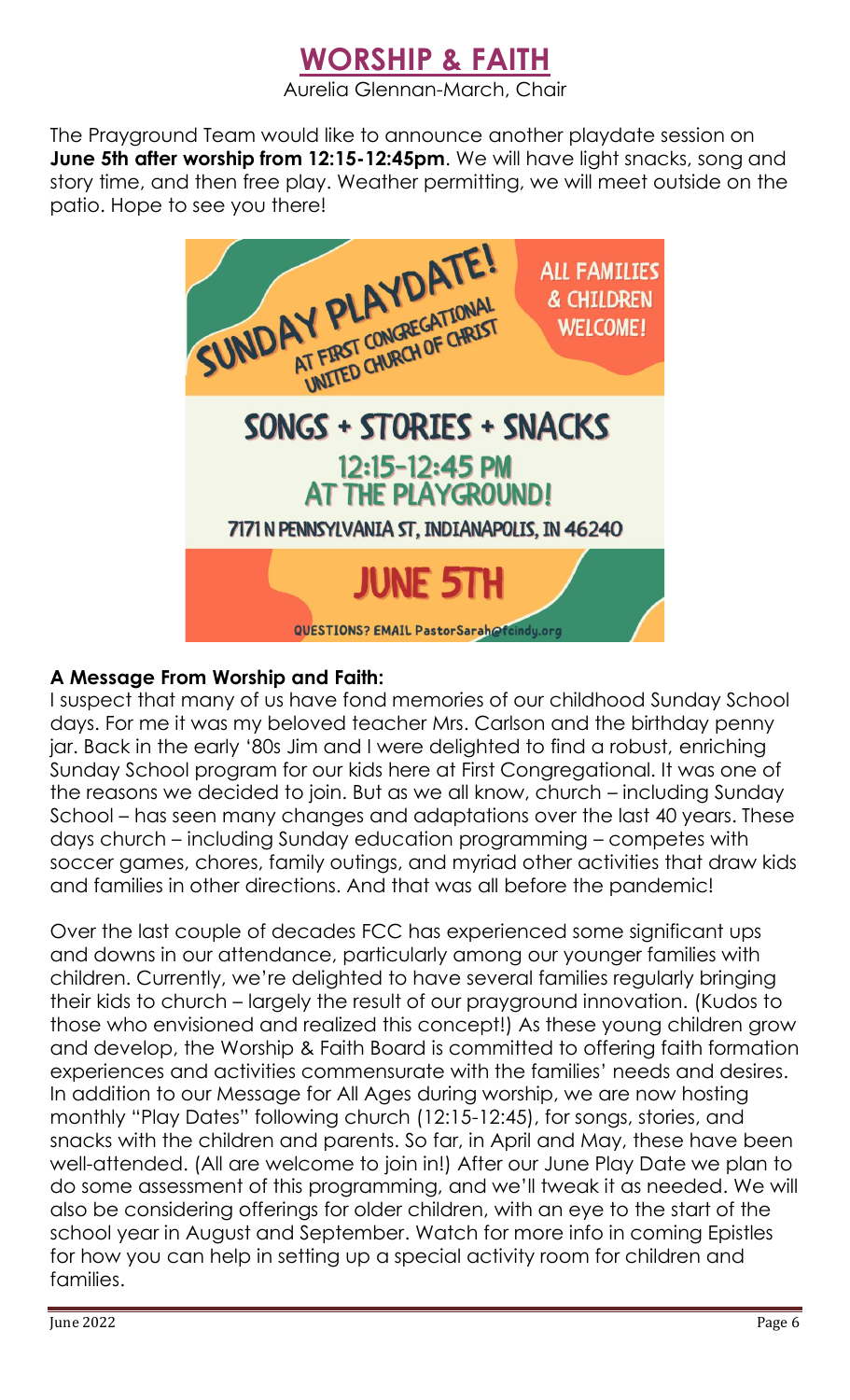While "Sunday School" these days looks very different from what many of us experienced in earlier times, we believe that providing religious education is just as important now as it was then. As time goes on, you can expect to hear about other new ideas and concepts designed to engage our children and families appropriately. We welcome any thoughts and suggestions as we travel this new path of faith formation.

### **–Alice Rutherford, Worship & Faith Board**

### **Adult Education Worship and Faith**

Dear Friends, during June the Adult Ed gathering will continue to explore a variety of topics, from various sources. When possible, handouts will be available each Sunday for the upcoming Sunday, so that you can read and reflect before we meet, if you wish. Come join us for lively discussion!

**June 5 - Justice Work** facilitated by Nancy Dickinson and her daughter Elizabeth.

**June 12 - A class on Prayer** with our very own Sandy Wood.

**June 19- God is Not Done With You Yet** from the UCC Daily Devotion. Sue Chapman will facilitate. The reflection is on Genesis 12:4. [A link to the](https://fcindy.org/mt-content/uploads/2022/05/gods-not-done-with-you-yet-united-church-of-christ.pdf) reflection [is here.](https://fcindy.org/mt-content/uploads/2022/05/gods-not-done-with-you-yet-united-church-of-christ.pdf)

**June 26 - Facing Threats/The Habits of Jesus.** This is a reflection from the Visual Faith curriculum that uses images to help spark insight. The reflection scripture is Matthew 8:23-27. [A link to the reflection is here.](https://fcindy.org/mt-content/uploads/2022/05/facing-threats_628bcb0581c12.pdf)

### **Pastor Carol Sowle**

# *Ways to Connect for Worship:*

**In-Person** *at 7171 North Pennsylvania Street Indianapolis, IN 46240*

### *[FACEBOOK](https://www.facebook.com/pg/FirstCongregationalUCCIndy/posts/?ref=page_internal)*

**[https://www.facebook.com/pg/FirstCongregationalUCCIndy/posts/?ref=page\\_internal](https://www.facebook.com/pg/FirstCongregationalUCCIndy/posts/?ref=page_internal)**



### *[YOUTUBE](https://www.youtube.com/channel/UCWV9wqAvPiUKSkEbjaV6Zpw)*

**<https://www.youtube.com/channel/UCWV9wqAvPiUKSkEbjaV6Zpw>**

YouTube Live broadcasts at 10:45am with 15 minutes of gathering music. The service begins at 11am.



*DIAL-IN* **(available after 1PM)**

- **Dial 317-204-3862**
- Landline is preferred for clarity.
- If calling with a smart phone, setting your cellular setting to Wi-Fi calling will be clearer.

# **OUTREACH & SERVICE**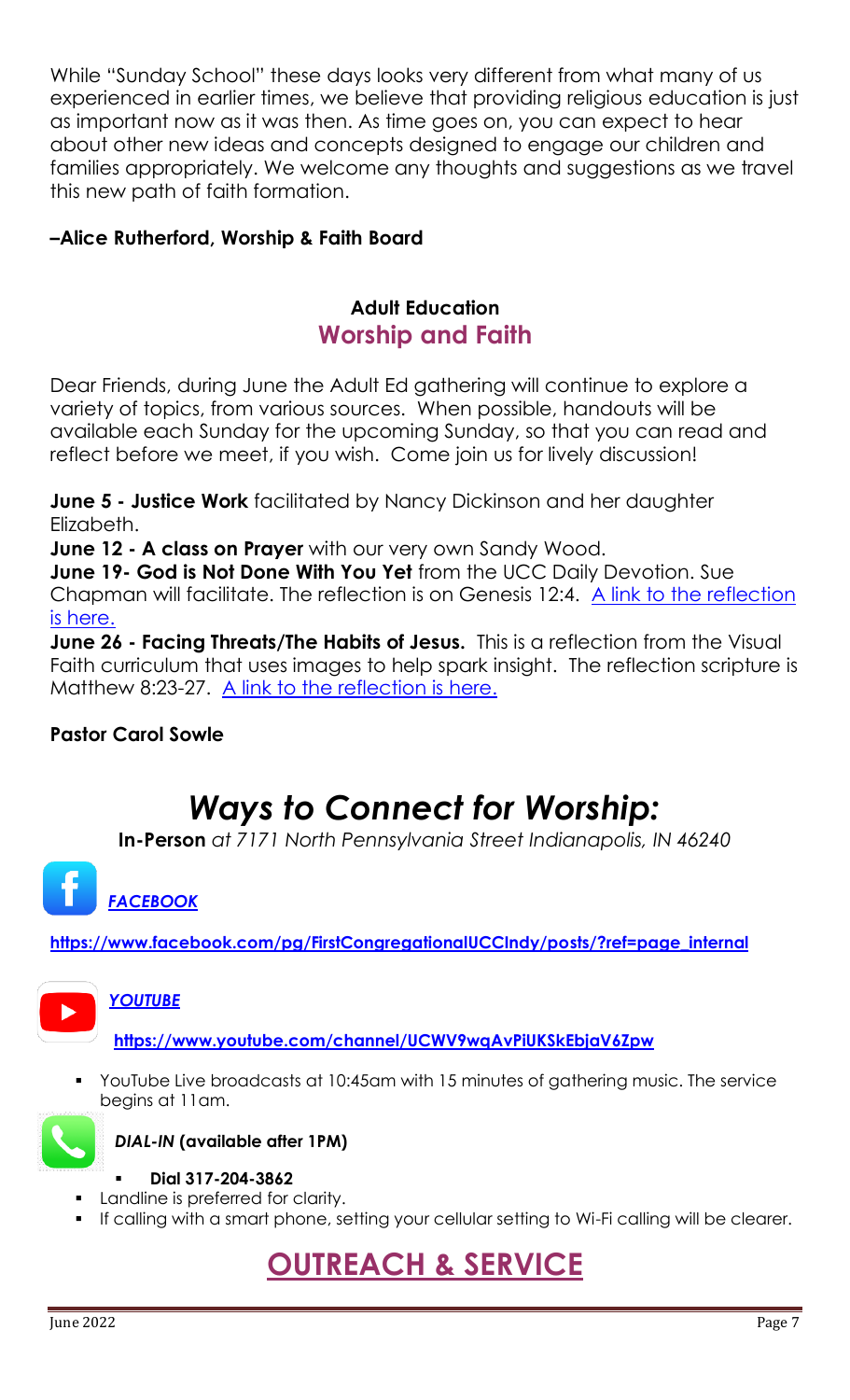### **Mental Health Team Outreach and Service Board**

### **Questions?** Contact Sandy Wood: csilwood@att.net



**Need a Lift in Your Spirit? Join us Thursdays for Spiritual Support Group for Mental Health at 5:00-6:00PM [on Zoom](https://us02web.zoom.us/j/9264494206?pwd=dmtWbWE5UXRBTk5pcHZlYlB0aEFVUT09)** This gathering is open to everyone and is an informal time to check-in about how you are doing, get emotional support from church family, and offer prayer for one another as we navigate nurturing positive mental health in these difficult days. We are an open group with confidentiality guidelines. Sessions are on Zoom and led by Pastor Rev. Dr. Sarah Lund. Please feel free to call or email us if you have questions: Pastor Sarah,

[pastorsarah@fcindy.org,](mailto:pastorsarah@fcindy.org) or 386-478-9012.

### **THE JULIAN CENTER, MENTAL HEALTH COVENANT OUTREACH**

FCC's current Covenant Outreach focus is related to our WISE covenant and mental health services. One of our current outreach recipients, chosen by our Outreach and Service Board, is the Julian Center.

The Julian Center empowers survivors of domestic and sexual violence and creates a community where every individual is safe and respected, proud to be the largest organization of its kind in Indiana.

Since 1975, The Julian Center has assisted more than 66,350 people and educated over 365,750 others on the causes and effects of domestic and sexual violence and its impact on our community.

The Julian Center touches the lives of over **6,000 Hoosier survivors** each year and every day assists hundreds of individuals and families in their quest to live a life free of violence and empower them to recover and build a life for themselves and their families absent of abuse.

The Julian Center campus is located at 2011 N. Meridian Street in Indianapolis. To learn more about their supportive services and the many programs the Julian Center offers call 317-920-9320 or visit their website: juliancenter.org

The O&S Board encourages your extra financial support for vital mental health services. The Julian Center says: "Thank you for believing in us, our mission, and in the survivors we serve.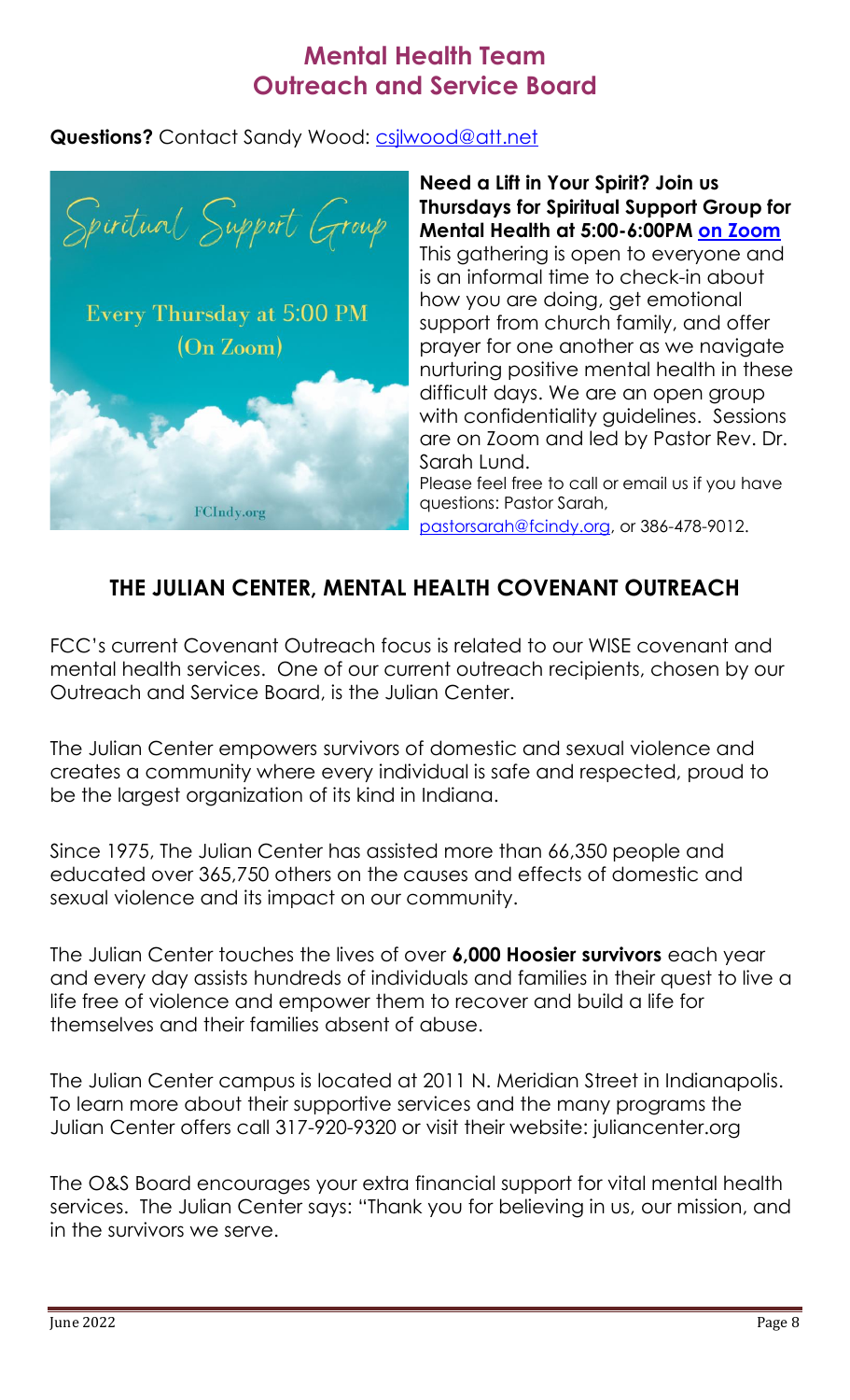# **CARE & CONNECTIONS BOARD**

Wendy Baldwin, Chair

 **Happy Birthday in June!**

Larry Eckel Steve Sachs



If you're having a birthday in June, and you

are not on this list, please contact Wendy Baldwin, so we can add you to our master list for the future!

#### **Address Directory Update**

The updated Address Directory is currently available in print and electronically. If you would like a PDF version sent to you, please contact Cassidy Hall at [cassidy@fcindy.org.](mailto:cassidy@fcindy.org)

### **WANTED: Greeters and Refreshment Hosts**

Isn't it wonderful to have a welcoming greeting as you come to worship on Sunday? If you would like to help with being a "greeter", please contact Wendy Baldwin.

And how wonderful to be able to share and catch up with one another after worship. And even nicer with some refreshments. If you are willing to host a Sunday of providing coffee and refreshments, a sign-up sheet is in the Narthex, along with instructions. Questions? Ask Wendy Baldwin.

### **Wendy Baldwin, Chair**

### **TRUSTEES**

### **Chair, Steve Coomer**

**Questions or comments for Trustees**, contact current Chair, Steve Coomer, 317- 255-9328, [s.coomer@sbcglobal.net](mailto:s.coomer@sbcglobal.net)

# **Financial Update**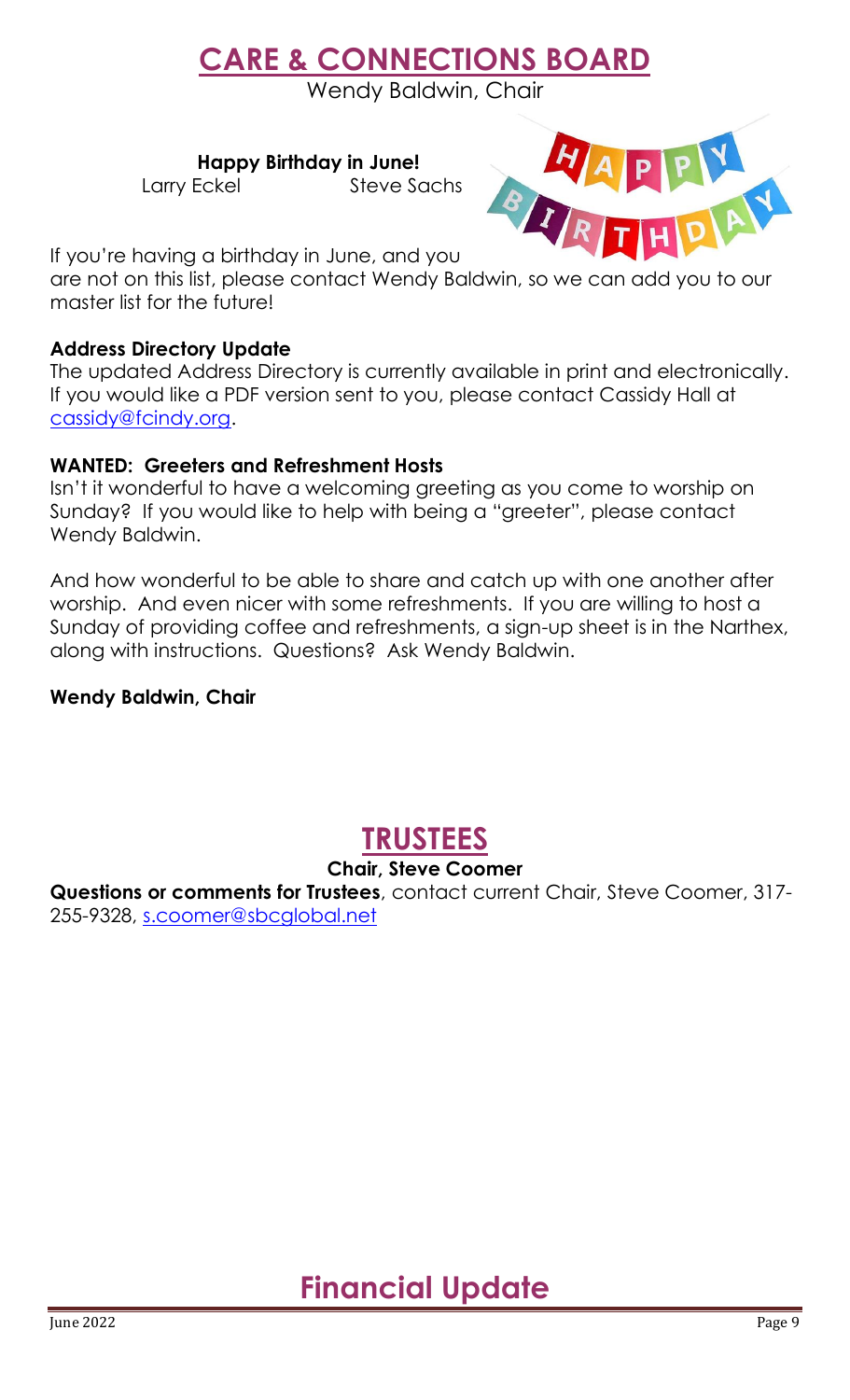### **When We Give, We Reach Out With Helping Hands**

Here are the financial results through April 30, 2022.

| 1/1/2022 through 4/30/2022 Using 2022 Budget |                    |               |                                |
|----------------------------------------------|--------------------|---------------|--------------------------------|
| 22<br>Category                               | 1/1/2022<br>Actual | <b>Budget</b> | 4/30/2022<br><b>Difference</b> |
| <b>INCOME</b>                                | 82,565             | 96,096        | $-13,531$                      |
| M. Unrestricted Contributions                | 82,565             | 96,096        | $-13,531$                      |
|                                              |                    |               | $-937$                         |
| M.01 Pledged Offerings                       | 2,325              | 3,262         |                                |
| M.02 UnPledged Offerings                     | 60,778             | 63,562        | $-2,784$                       |
| M.03 Rollover Prior Year Surplus D           | 9,272              | 9,272         | $\Omega$                       |
| M.04 Foundation - Endowment Fund             | 10,000             | 10,000        | 0                              |
| M.05 Foundation - Minister Fund Draw         | 0                  | 10,000        | $-10,000$                      |
| M.06 Foundation - Trad. Music Fund           | O                  | $\Omega$      | n                              |
| M.08 Other Transfers from Restr Ac           | 0                  | 0             | 0                              |
| <b>EXPENSES</b>                              | 96,601             | 97,994        | 1,393                          |
| A. Pastoral Leadership                       | 42,511             | 43,035        | 524                            |
| B. Worship & Faith                           | 9,148              | 11,387        | 2,239                          |
| C. Care & Connections                        | 63                 | 100           | 37                             |
| E. Outreach & Service                        | 5,619              | 6,390         | 771                            |
| F. Trustees                                  | $\bf{0}$           | 48            | 48                             |
| G. Administration & Operations               | 16,008             | 13,336        | $-2.672$                       |
| <b>H</b> House & Grounds                     | 20,796             | 21,342        | 546                            |
| I. Miscellaneous                             | 2,457              | 2,357         | $-100$                         |
| <b>Net Difference:</b>                       | $-14,036$          | $-1.899$      | $-12.138$                      |

1. Current Year Actual vs Budget Summary

### **Highlights:**

- **Income** of \$82,600 was \$13,600 below budget. However, we had budgeted a need for \$20,000 in funds from the FCC Foundation but we only needed \$10,000. Adjusting for this, income was \$3,600 short of our budget.
- **Expenses** of \$96,600 were \$1,400 below budget. Savings in Worship and Faith (mostly lower music expenses) and Outreach and Service (timingrelated) were partially offset by higher-than-budget Administrative Operations expenses.

If you have any questions, please don't hesitate to contact me.

### **Jim Lootens, Treasurer, lootens.jb@gmail.com**